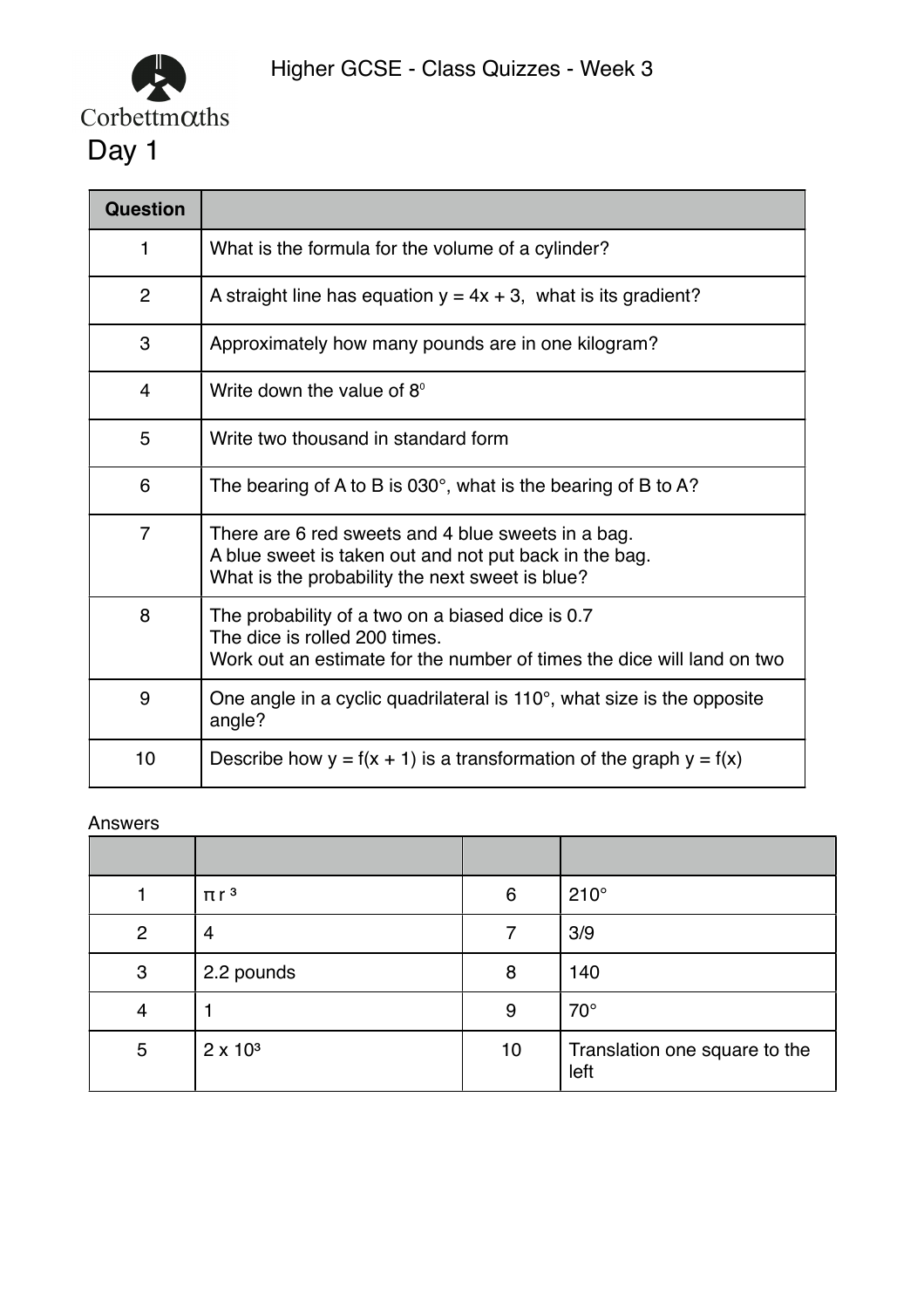

| <b>Question</b> |                                                                                                                                                               |  |  |
|-----------------|---------------------------------------------------------------------------------------------------------------------------------------------------------------|--|--|
| 1               | What is the formula for the volume of a sphere?                                                                                                               |  |  |
| $\overline{2}$  | A straight line has equation $y = 7x + 2$ , where does the line cross the<br>y-axis?                                                                          |  |  |
| 3               | Approximately how many kilometres are in one mile?                                                                                                            |  |  |
| $\overline{4}$  | Write down the value of $251/2$                                                                                                                               |  |  |
| 5               | Write three million in standard form                                                                                                                          |  |  |
| 6               | The bearing of A to B is 120 $^{\circ}$ , what is the bearing of B to A?                                                                                      |  |  |
| $\overline{7}$  | There are 4 red sweets and 3 blue sweets in a bag.<br>A red sweet is taken out and not put back in the bag.<br>What is the probability the next sweet is red? |  |  |
| 8               | The probability of a six on a biased dice is 0.1<br>The dice is rolled 300 times.<br>Work out an estimate for the number of times the dice will land on six   |  |  |
| 9               | One angle in a cyclic quadrilateral is $60^\circ$ , what size is the opposite<br>angle?                                                                       |  |  |
| 10              | Describe how $y = 2f(x)$ is a transformation of the graph $y = f(x)$                                                                                          |  |  |

|                | $4/3 \pi r^3$   | 6  | $300^\circ$                                                                       |
|----------------|-----------------|----|-----------------------------------------------------------------------------------|
| $\overline{2}$ | (0, 2)          |    | $1/2$ (or $3/6$ )                                                                 |
| 3              | 1.6 kilometres  | 8  | 30                                                                                |
| 4              | 5               | 9  | $120^\circ$                                                                       |
| $5\phantom{1}$ | $3 \times 10^6$ | 10 | Enlargement (stretch) scale<br>factor 2, from the x-axis. (or<br>heights doubled) |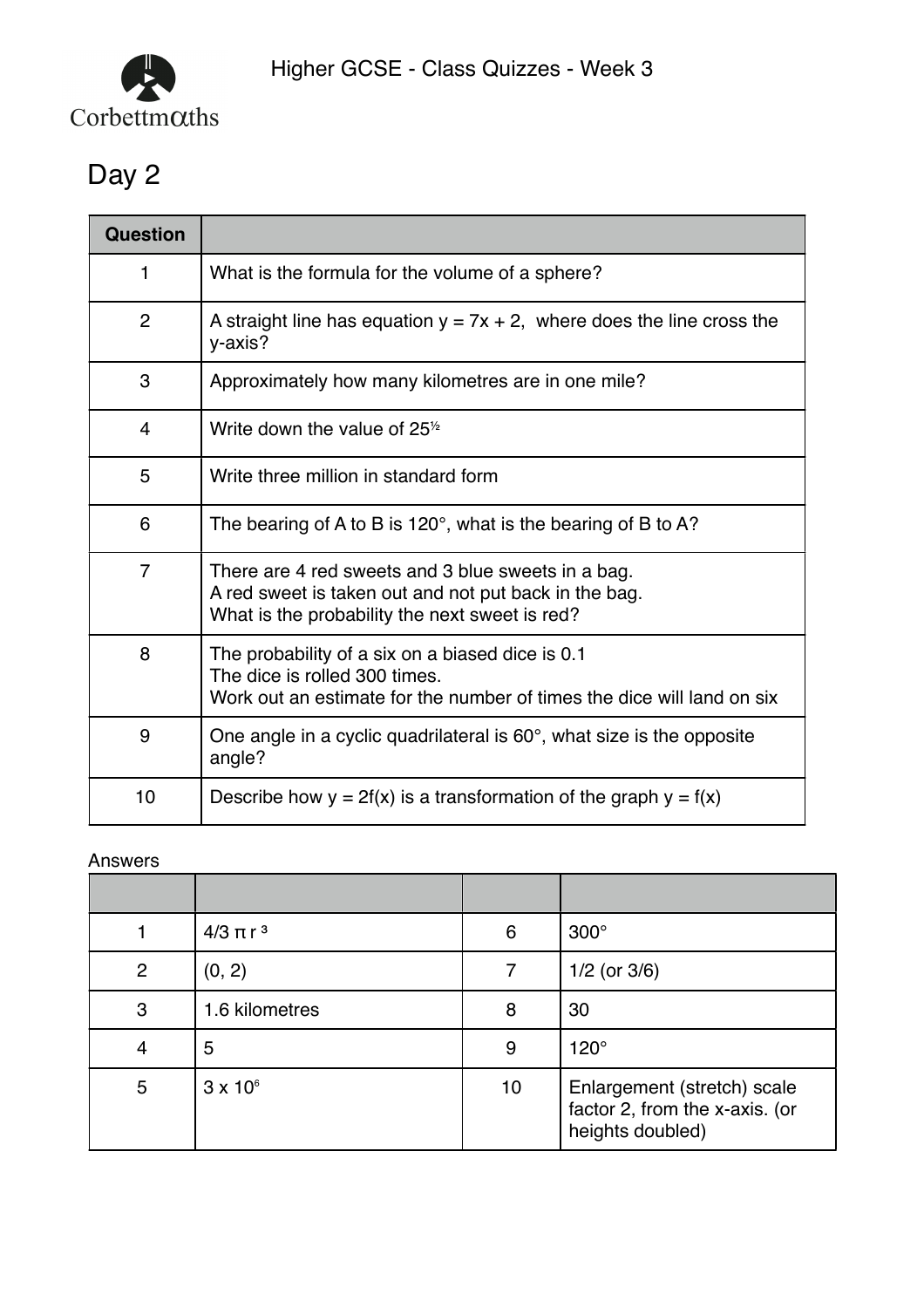

| <b>Question</b> |                                                                                                                                                                |
|-----------------|----------------------------------------------------------------------------------------------------------------------------------------------------------------|
| 1               | What is the formula for the volume of a cone?                                                                                                                  |
| $\overline{2}$  | A straight line has equation $y = -x - 3$ , where does the line cross the<br>y-axis?                                                                           |
| 3               | Approximately how many centimetres are in one foot?                                                                                                            |
| 4               | Write down the value of $1001$                                                                                                                                 |
| 5               | Write one hundred thousand in standard form                                                                                                                    |
| 6               | The bearing of A to B is $250^\circ$ , what is the bearing of B to A?                                                                                          |
| $\overline{7}$  | There are 9 red sweets and 2 blue sweets in a bag.<br>A red sweet is taken out and not put back in the bag.<br>What is the probability the next sweet is blue? |
| 8               | The probability of a five on a biased dice is 0.4<br>The dice is rolled 80 times.<br>Work out an estimate for the number of times the dice will land on five   |
| 9               | One angle in a cyclic quadrilateral is $65^\circ$ , what size is the opposite<br>angle?                                                                        |
| 10              | Describe how $y = -f(x)$ is a transformation of the graph $y = f(x)$                                                                                           |

|                | $\frac{1}{3}$ π r <sup>2</sup> h | 6  | 070°                     |
|----------------|----------------------------------|----|--------------------------|
| $\overline{2}$ | $(0, -3)$                        | 7  | $2/10$ or $(1/5)$        |
| 3              | 30cm                             | 8  | 32                       |
|                | 10                               | 9  | $115^\circ$              |
| 5              | $1 \times 10^{5}$                | 10 | Reflection in the x-axis |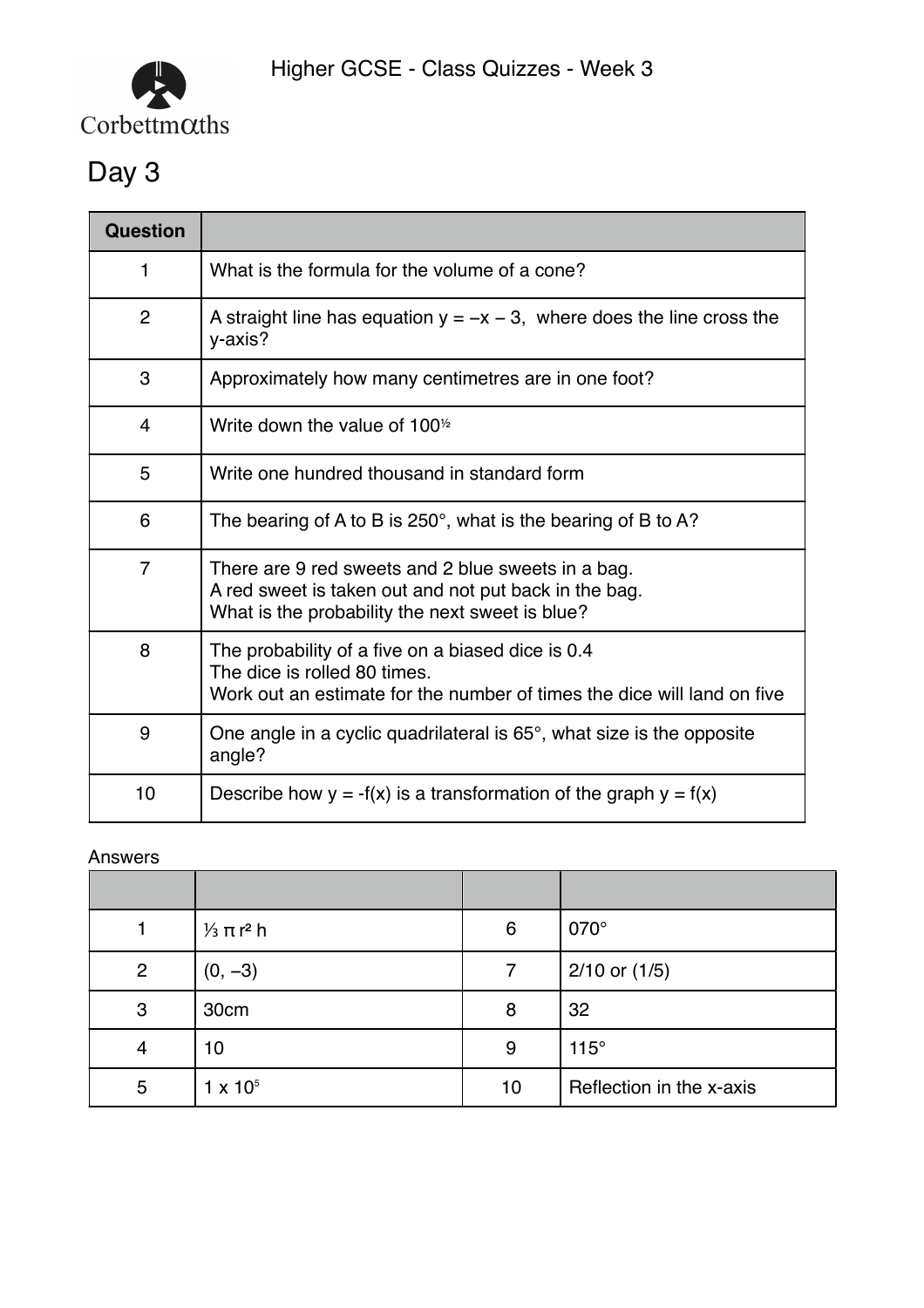

| Question       |                                                                                                                                                               |  |  |
|----------------|---------------------------------------------------------------------------------------------------------------------------------------------------------------|--|--|
| 1              | What is the formula for the area of a sector?                                                                                                                 |  |  |
| $\overline{2}$ | A straight line has equation $y = 9x + 2$ , what is its gradient?                                                                                             |  |  |
| 3              | Approximately how many litres are in one gallon?                                                                                                              |  |  |
| $\overline{4}$ | Write down the value of $361$                                                                                                                                 |  |  |
| 5              | Write sixty thousand in standard form                                                                                                                         |  |  |
| 6              | The bearing of A to B is $350^\circ$ , what is the bearing of B to A?                                                                                         |  |  |
| $\overline{7}$ | There are 3 red sweets and 5 blue sweets in a bag.<br>A red sweet is taken out and not put back in the bag.<br>What is the probability the next sweet is red? |  |  |
| 8              | The probability of a four on a biased dice is 0.1<br>The dice is rolled 300 times.<br>Work out an estimate for the number of times the dice will land on four |  |  |
| 9              | One angle in a cyclic quadrilateral is $25^\circ$ , what size is the opposite<br>angle?                                                                       |  |  |
| 10             | Describe how $y = f(-x)$ is a transformation of the graph $y = f(x)$                                                                                          |  |  |

|                | $\frac{\theta}{360} \times \pi r^2$ | $6\phantom{1}6$ | 170°                     |
|----------------|-------------------------------------|-----------------|--------------------------|
| $\overline{2}$ | 9                                   | 7               | 2/7                      |
| $\mathbf{3}$   | 4.5 litres                          | 8               |                          |
| 4              | 6                                   | 9               | $155^\circ$              |
| 5              | 6 x 10                              | 10              | Reflection in the y-axis |